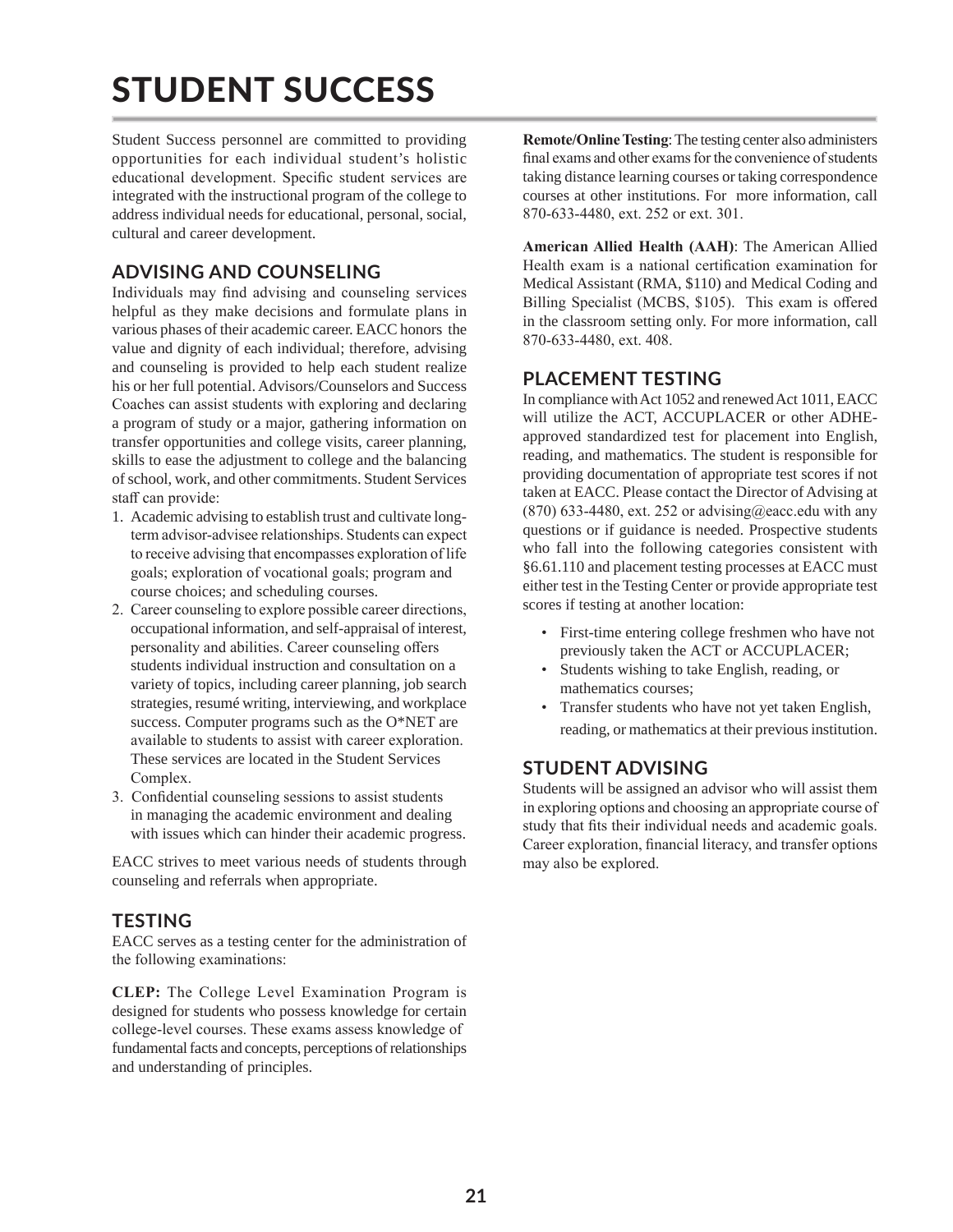### **EAST ARKANSAS COMMUNITY COLLEGE Course Placement Rules and Procedures**

Course placement is mandatory. Proper course placement prepares students for successful completion of college coursework. Course sequences are designed to allow students to achieve their full potential. Students are required to enroll in the courses specified on the placement test score table. However, students may retake a placement test if they feel their scores do not accurately reflect their current knowledge and abilities.

Test scores used for placement must be no older than five years. Students with test scores more than five years old must retake a placement test. If required, students must successfully complete both MTH 1073 and MTH 1093 within five years or must take a placement test. If required, students must successfully complete LAN 0966 within five years or take a placement test.

EDN 1023 Keys to College Success is mandatory for all students required to enroll in any one of the following courses: LAN 0966, LAN 0973, MTH 0913, MTH 1073, or MTH 1093.

Placement into higher level mathematics courses is contingent upon appropriate placement test scores that may not be included on the placement test score table.

Since LAN 0973 and ENG 1013 are co-requisites, they must be taken together. LAN 0973 cannot be taken by itself. A student must earn a satisfactory grade in both courses during the same semester, or must repeat both courses. A student who wishes to withdraw from one course must withdraw from both.

If required, MTH 0913 will be taken simultaneously with MTH 1073. Students cannot withdraw from MTH 0913 without withdrawing from MTH 1073. MTH 1093 will be taken simultaneously with MTH 1113.Students cannot withdraw from MTH 1093 without withdrawing from MTH 1113.

Students are responsible for consulting course descriptions in the catalog for information about prerequisites and other course requirements.

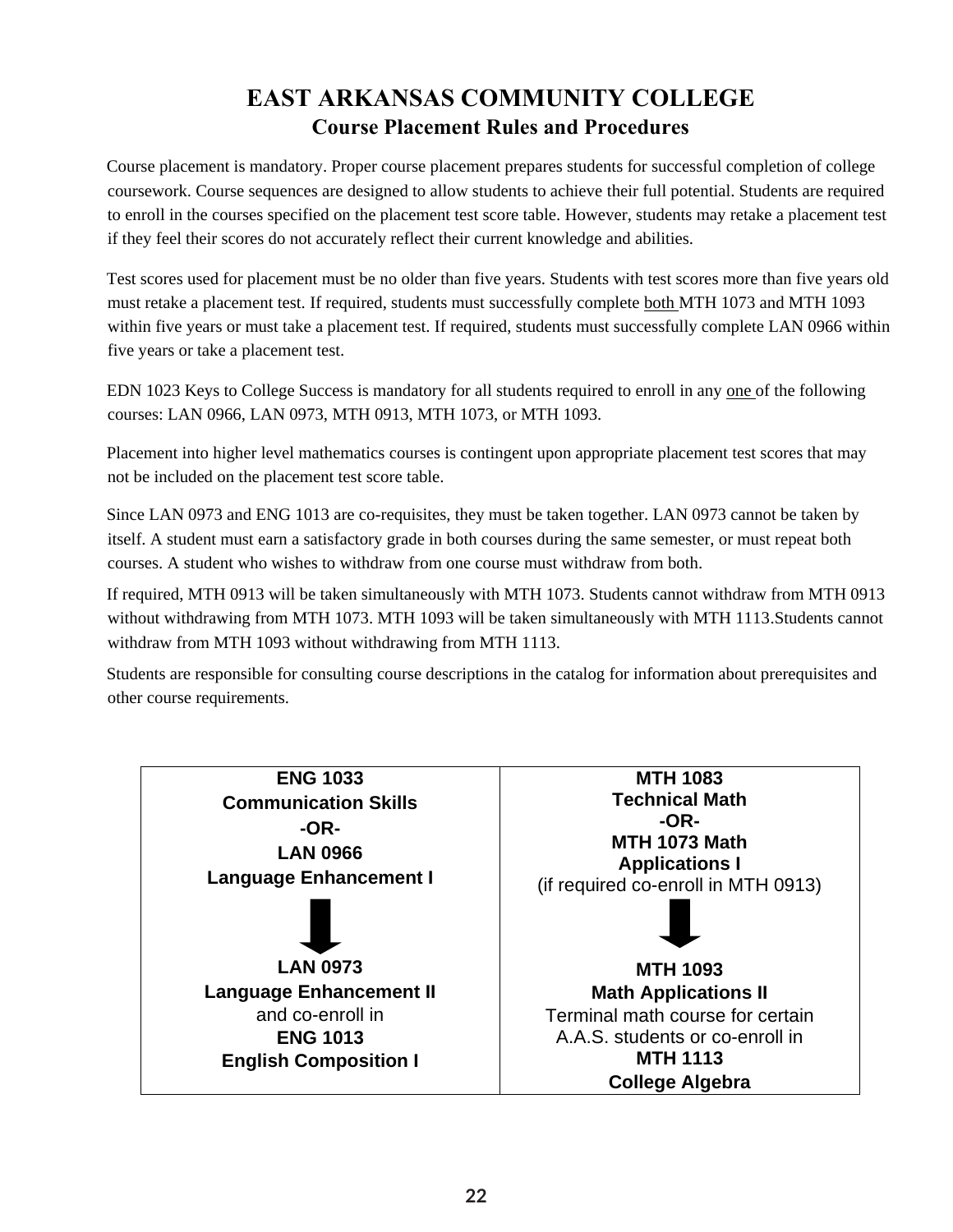## **East Arkansas Community College**

Placement Test Score Table

| <b>ENGLISH AND READING SCORES</b>                                                                          |                                              |                                      |                                                    |
|------------------------------------------------------------------------------------------------------------|----------------------------------------------|--------------------------------------|----------------------------------------------------|
| Test scores must be met in both English and Reading to enroll in LAN 0973 or ENG 1013                      |                                              |                                      |                                                    |
| <b>Course</b>                                                                                              | <b>ACCUPLACER</b>                            | <b>Next-Gen</b>                      | <b>ACT</b>                                         |
|                                                                                                            | <b>Classic</b>                               | <b>ACCUPLACER</b>                    |                                                    |
| LAN 0966 Language<br>Enhancement I                                                                         | English: 60 or below<br>Reading: 69 or below | Writing: 200-234<br>Reading: 200-234 | English:<br>15 or below<br>Reading: 15 or below    |
| <b>LAN 0973</b><br>Language Enhancement II<br>(MUST co-enroll in ENG<br>1013)                              | English: 61-84<br>Reading: 70-79             | Writing: 235-259<br>Reading: 235-259 | English:<br>16-18<br>Reading: 16-18                |
| <b>ENG 1013</b><br><b>English Composition I</b><br>(no LAN course required)                                | English: 85 or above<br>Reading: 80 or above | Writing: 260-300<br>Reading: 260-300 | English:<br>19 or above<br>Reading:<br>19 or above |
| <b>MATH SCORES</b>                                                                                         |                                              |                                      |                                                    |
|                                                                                                            | <b>ACCUPLACER</b>                            | <b>Next-Gen</b>                      |                                                    |
| <b>Course</b>                                                                                              | <b>Classic</b>                               | <b>ACCUPLACER</b>                    | <b>ACT</b>                                         |
|                                                                                                            | <b>Algebra Test</b>                          | QAS                                  | <b>Math Test</b>                                   |
| MTH 1073 Math Apps I<br>(Must co-enroll in MTH 0913)<br><b>OR</b><br>MTH 1083 Technical Math               | 30 or below                                  | 200-223                              | 14 or below                                        |
| MTH 1073<br><b>Math Applications I</b>                                                                     | $31 - 65$                                    | 224-241                              | $15 - 16$                                          |
| <b>BUS 1023</b><br><b>College Business Math</b>                                                            | 66-79                                        | 242 - 300                            | 17 or above                                        |
| MTH 1113 College Algebra<br><b>OR</b><br>MTH 1213*Quantitative<br>Literacy<br>(Must co-enroll in MTH 1093) | 66-79                                        | 242-259                              | $17 - 18$                                          |
| MTH 1113 College Algebra<br><b>OR</b><br>MTH 1213*Quantitative<br>Literacy                                 | 80 or above                                  | 260-300                              | 19 or above                                        |

 *\*Consult with advisor regarding appropriate college level math option for your major/field of study.* **Test scores used for placement must be no older than five years. Students with test scores older than five years must retake a placement test.** Revised: 07/13/16; 02/18/19; 05/08/19; 04/01/20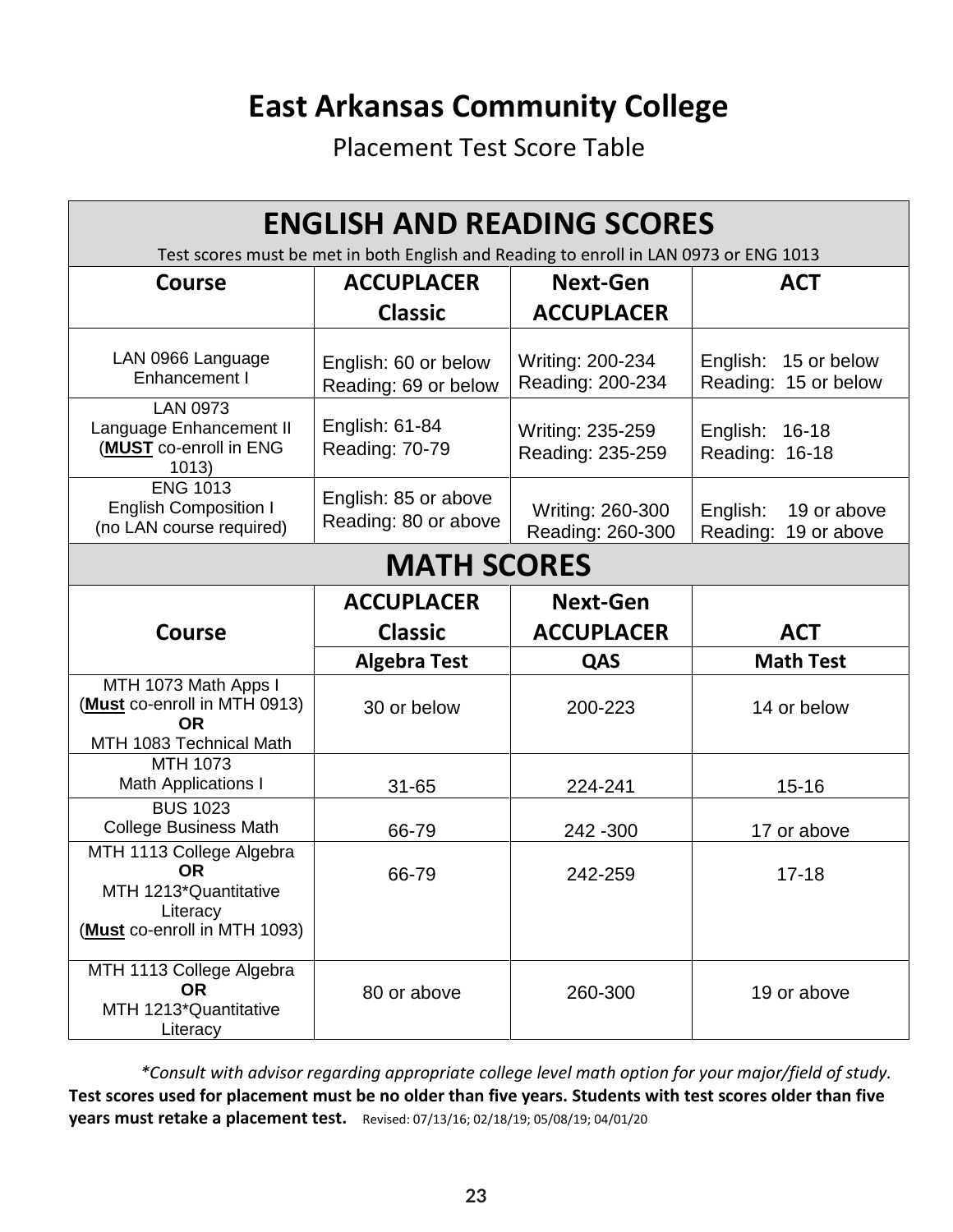#### **STUDENT SUPPORT SERVICES (TRIO)**

Student Support Services is a federally-funded TRIO program for students with academic needs who have the potential to successfully complete an educational program at EACC. These students must also meet certain guidelines described by the Department of Education. The overall objective of the program is to assist first generation, low income and/or disabled students to graduate from EACC and transfer to a four-year college. Student Support Services assists students through tutoring sessions, academic advising, mentoring, open labs, and transfer assistance. Learning workshops and cultural enrichment activities are also provided. Students who are interested in applying to participate in the SSS- TRIO program may apply online by visiting the Student Support Services TRiO page on the EACC website https://www.eacc.edu/ upages.php?id=83, requesting an application in the Student Services Complex, or by calling 870-633-4480, ext. 306.

#### **VETERANS EDUCATIONAL BENEFITS**

EACC is approved to provide assistance to veterans and veterans' beneficiaries. Veterans, their dependents, and others entitled to educational assistance payments from the Veteran's Administration may contact the Veterans Certifying Official in the Student Services Complex at (870) 633-4480, ext. 224 for detailed information and application forms.

Veterans should complete the online benefit application process for a VA determination of eligibility for veterans' education benefits. The online application may be found at https://benefits.va.gov/gibill/

#### **If VA Benefits are Pending**

In accordance with Title 38 US Code 3679(c) EACC adopts the following additional provisions for any students using U.S. Department of Veterans Affairs (VA) Post-9/11 G.I, Bill® (Ch. 33) or Vocational Rehabilitation & Employment (Ch.31) benefits, while payment to the institution is pending VA. This educational institution will not:

- Prevent the student's enrollment;
- Assess a late penalty fee to the student;
- Require the student to secure alternative or additional funding;
- Deny the student access to any resources (access to classes, libraries, or other institutional facilities) available to other students who have satisfied their tuition and fee bills to the institution.

However, to qualify for this provision, such students may be required to;

- Produce the VA Certification of Eligibility (COE) by the first day of class;
- Provide a written request to be certified;
- Provide additional information needed to properly certify the enrollment as described in other institutional policies

#### **VA School Certifying Official (SCO) Responsibilities**

- Serve as the Academic Advisor to all veteran students who have applied for VA educational benefits and who have been approved by the Veteran's Administration to receive monthly VA education benefits;
- Certify veterans and their dependents for VA educational benefits;
- Monitor veteran students to make certain that they are making satisfactory academic progress and that they enroll in courses that are required for them to complete their educational objective(s);
- Check veteran students' enrollment course loads at least once each week during any particular semester (fall, spring, and summer);
- Give a thirty days' notice to the Veterans Administration (using VA Once) if there is a reduction in veteran students' credit hours or if there is an increase that would affect monthly VA educational benefits;
- The School Certifying Official (SCO) is Ms. Janice Wallace. She is located in Office 104 of the Betty Jo Hodges Student Services Complex. She may be reached at (870) 633-4480 or jwallace@eacc.edu.

#### **DISABILITY ACCOMMODATIONS**

EACC fully recognizes all provisions of the Americans with Disabilities Act of 1991 and Section 504 of the Rehabilitation Act of 1973 and prohibits discrimination based upon disabilities. To ensure timely accommodations, students should complete a Disability Services Request form at least two weeks prior to the start of classes so that appropriate accommodations can be made. Documentation from a qualified professional is required. Disability Services requires documentations to be current and prepared within the **last three years**. In all instances, the information provided must clearly document, diagnose, and discuss the condition. For assistance, please contact the Office of Advising and Counseling's Disability Services representative at (870) 633-4480, ext. 252.

#### **STUDENT ACTIVITIES**

The East Arkansas Community College staff believes that activities outside the classroom enrich, supplement and support classroom learning. These activities offer opportunities for social growth and for the development of values, appreciations and insights. The student activities staff works with students, faculty, and staff to bring about an activity program appropriate to the students' needs. The staff seeks to provide an environment in which students may become self-disciplined, self-reliant and culturally aware individuals.

The purpose of the East Arkansas Community College's student organizations is to provide educational, social, cultural and recreational programs for the benefit of the college's community and to help develop sound student leadership through the planning and execution of these programs.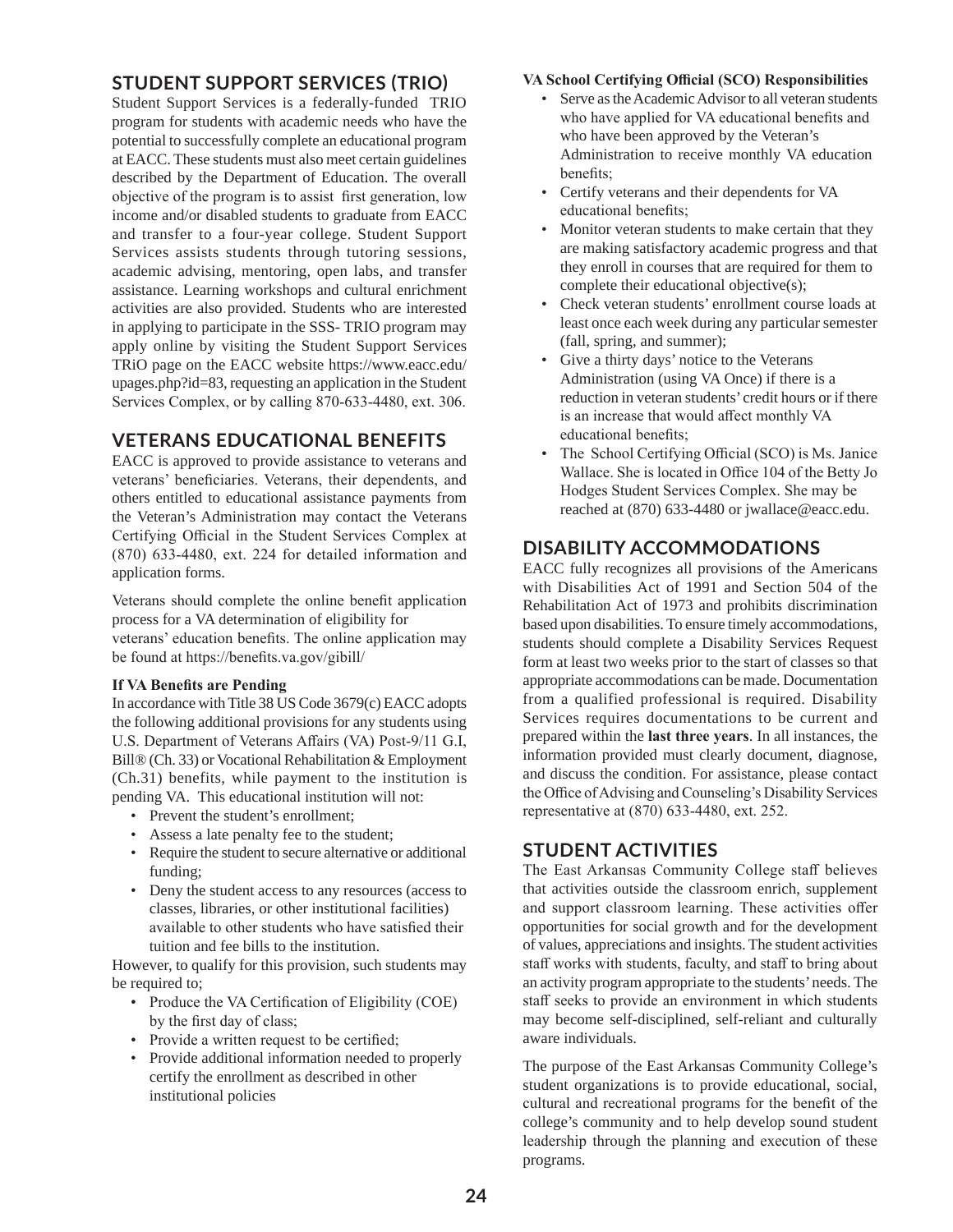#### **THE LEARNING CENTER**

The EACC Learning Center, located in the Student Services Complex, provides services and resources to all East Arkansas Community College students. The Learning Center is equipped with up-to-date computers, and printers. The Learning Center is staffed by experienced peer and professional tutors as available each semester. The purpose of The Learning Center is to provide tutoring assistance to any student who needs help with an assignment or challenging objective. A scheduled appointment is not needed, and there is no charge to the student. **The hours of operation will be posted.**

#### **LIBRARY/LEARNING RESOURCE CENTER**

The Library and Media Center is located in the Learning Resource Center building and houses a wide variety of information resources. Helpful and friendly staff provide a balanced learning, research, and study atmosphere necessary for a college environment. Fifteen computers allow patron access to peer-reviewed journals, electronic databases, Blackboard access, and other technology resources. A collection greater than 30,000 volumes is available to support the variety of disciplines offered on the EACC campuses. The collection can be accessed and searched using one designated terminal located in the Library as well as from any electronic source through the College website. The in-house collection also includes a variety of magazines and newspaper subscriptions, newly released fiction titles, and faculty reserved materials.

Scantron equipment is available to faculty for scoring electronic exam forms and calculating student evaluations. ID cards for students, faculty, staff and the public can be issued in the Library and are necessary to check out books, to attend events on campus and to obtain parking permits. Hours of operation are posted at the library entrance and may vary during interim periods when classes are not in session. Hours of regular operation may also be found on the EACC website.

#### **Statement of Inclusion**

It is the intent of the East Arkansas Community College Library to provide students, faculty/staff, and community patrons with access to resources and services that cultivate and encourage the sharing of information related to multiculturalism and diversity. The library staff is committed to an environment of inclusion for users and staff members alike. It is our goal to approach diversity as a fluid entity of change and evolution embracing race, ethnicity, ability, religion, gender, socioeconomic and/or class status sharing a diversity of perspective through all types of media included in our holdings.

#### **ONLINE LEARNING SUPPORT**

EACC has a blackboard administrator and a computer education center to assist students with any technology needs they may have. If you need assistance with myEACC, Blackboard, or any other technology, call 870- 633-4480, ext. 400.

#### **ARKANSAS CAREER PATHWAYS PROGRAM**

The Arkansas Career Pathways Program at East Arkansas Community College is an educational and financial assistance program that offers students supportive services and financial assistance for career training. This federally and state funded program offers college classes to parents who meet established eligibility guidelines.

Career Pathways may be able to help eligible students overcome barriers that have kept them from getting the training and education needed for employment. Program benefits include: educational assistance, employability training, tuition assistance, textbook assistance, transportation assistance (fuel), child care assistance, course related supplies assistance, academic and career counseling. Students receive a wide range of support services including program orientation, academic and technical classes. For more information about the Arkansas Career Pathways Program, visit the Career Pathways office located in Office Building 3 or call 870-633-4480, ext. 341 or ext. 349.

#### **COMPUTER EDUCATION CENTER**

Opened for classes in August 1994, this impressive, fourteen-thousand-square-foot facility houses ten classrooms, staff offices, a large front desk area, an open computer lab, a work room for equipment maintenance, and storage space.

The CEC is open to all registered students for independent study and is home base for all campus computer services. **The hours of operation will be posted.**

#### **STUDENT HANDBOOK**

The EACC Student Handbook is included in this catalog. It is each student's responsibility to be informed regarding the intent, spirit, and contents of the Student Handbook. East Arkansas Community College has no tolerance for student misconduct on campus or at any college-sponsored event. Disciplinary action may be forthcoming to any student whose misconduct adversely impacts the college community's pursuit of its educational objectives. For policies and procedures, please consult the EACC Student Handbook.

#### **CAMPUS SECURITY ACT AND STUDENT RIGHT-TO-KNOW**

In compliance with the Crime Awareness and Campus Security Act of 1990 (Title II of Public Law 101-542, as amended), and the Campus SaVE Act 2013, EACC collects and publishes campus crime statistics. This Campus Security Report is available in the Office of Campus Security and Safety, the EACC website, and the EACC Catalog/Student Handbook.